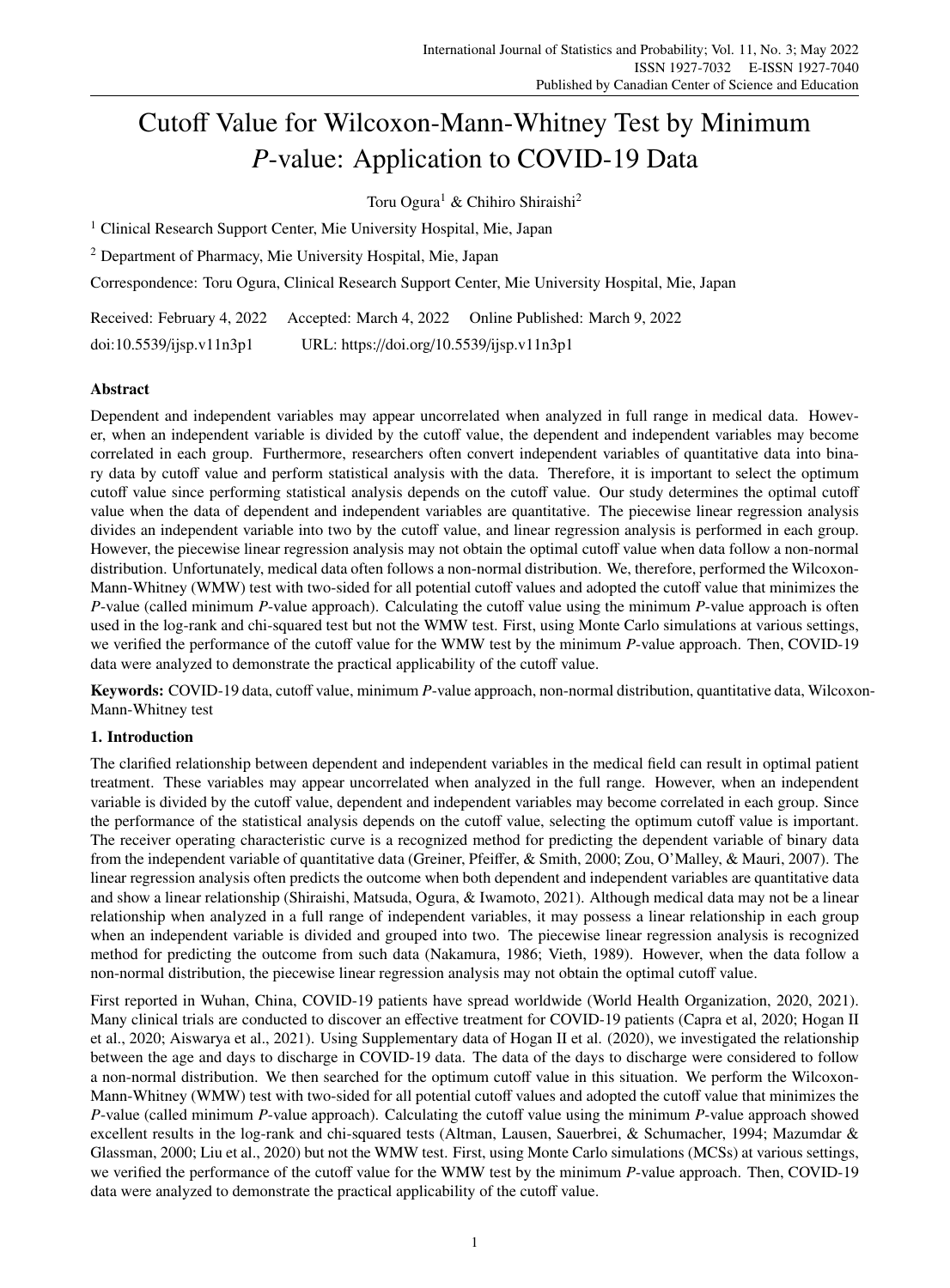In Section 2, we described the cutoff value for the WMW test by the minimum *P*-value approach, while Section 3 verified the performance of the cutoff value using MCSs. Additionally, in Section 4, we presented an attempt to calculate the cutoff value using COVID-19 data and finally concluded conclude the research in Section 5.

### 2. Cutoff Value by Minimum *P*-Value Approach

Let  $(x, y) = \{(x_1, y_1), \dots, (x_n, y_n)\}\$ be two-dimensional random vectors of sample size  $n \ge 2$ , where *x* and *y* are independent and dependent variables, respectively. Let  $x_{(i)}$  denote the *i*-th order statistics,  $x_{(1)} \leq \cdots \leq x_{(n)}$ . The potential cutoff value is written as  $c_{(j)} = (x_{(j)} + x_{(j+1)})/2$ ,  $j = 1, ..., n-1$ . The data are divided into two groups:  $\{(x_{(1)}, y_{(1)}), ..., (x_{(j)}, y_{(j)})\}$  and  $\{(x_{(j+1)}, y_{(j+1)}), \ldots, (x_{(n)}, y_{(n)})\}$ , depending on whether  $x_{(i)} < c_{(j)}$  or  $x_{(i)} \ge c_{(j)}$ , where  $y_{(i)}$  is the data paired with  $x_{(i)} (y_{(i)})$  is not the order statistic of  $y_i$ ). We performed the WMW test between  $\{y_{(1)}, \ldots, y_{(j)}\}$  and  $\{y_{(j+1)}, \ldots, y_{(n)}\}$  in sequence from *j* = 1 to *n* − 1, and the *P*-value was written as { $P_{(1)}, \ldots, P_{(n-1)}$ }. The optimal cutoff value was  $c = c_{(j)}^{\min}$  corresponding to  $P_{(j)}^{\min} = \min(P_{(1)}, \ldots, P_{(n-1)})$ . Since there is almost no advantage of dividing by the cutoff value when the sample size of one group is small, we used the cutoff value where each group has five or more patients in this manuscript.

## 3. MCSs

We verified the effectiveness of the cutoff value using MCSs. The population cutoff value was set to 50. In Patterns 1–9,  ${x_1, \ldots, x_n}$  were generated from a normal distribution  $N(\mu, \sigma^2)$  and  ${y_1, \ldots, y_n}$  were generated from a three-parameter gamma distribution Ga( $\alpha, \beta, \gamma$ ), where  $\mu$ ,  $\sigma^2$ ,  $\alpha$ ,  $\beta$ , and  $\gamma$  are the mean, variance, shape, scale, and location parameters, respectively. In Patterns 10–18, both  $\{x_1, \ldots, x_n\}$  and  $\{y_1, \ldots, y_n\}$  were generated from Ga( $\alpha, \beta, \gamma$ ). Also, the parameters of Ga( $\alpha, \beta, \gamma$ ) where  $y_i$  were generated and differed depending on whether  $x_i < 50$  or  $x_i \ge 50$ . Our simulation settings are summarized in Table 1. Although data are expected to be heavily biased in the cases of  $x_i$  generated from  $N(40, 10^2)$  and  $N(60, 10^2)$ , it is necessary to have high estimation accuracy of the cutoff value even in such settings. The sample size is set to  $n = 50, 100, 150$ . We used the cutoff value where the sample size of one group is at least 5. The replication size used in this study is 1 000 000. We used the software R version 4.1.1 (R core team, 2021) for the MCSs. The MCS was conducted using the following procedure:

- 1. Generate random samples  $\{x_1, \ldots, x_n\}$  from distribution in Table 1.
- 2. Generate random samples  $\{y_1, \ldots, y_n\}$  from distribution in Table 1 (The distribution used depends on whether  $x_i$  < 50 or  $x_i \ge 50$ ).
- 3. Combine  $\{x_1, \ldots, x_n\}$  and  $\{y_1, \ldots, y_n\}$  into two-dimensional random vectors  $(\mathbf{x}, \mathbf{y}) = \{(x_1, y_1), \ldots, (x_n, y_n)\}.$
- 4. Sort  $\{x_1, \ldots, x_n\}$  in ascending order,  $x_{(1)} \leq \cdots \leq x_{(n)}$ .
- 5. Set potential cutoff value  $c_{(i)} = (x_{(i)} + x_{(i+1)})/2$ ,  $j = 5, ..., (n-5)$ .
- 6. Divide into two groups,  $\{(x_{(1)}, y_{(1)}), \ldots, (x_{(j)}, y_{(j)})\}$  and  $\{(x_{(j+1)}, y_{(j+1)}), \ldots, (x_{(n)}, y_{(n)})\}$ , depending on whether  $x_{(i)}$  $c_{(j)}$  or  $x_{(i)} \ge c_{(j)}$ .
- 7. Perform the WMW test between two groups for each  $c_{(j)}$  and express the *P*-value as  $P_{(j)}$ .
- 8. Repeat steps 5–7 from *j* = 5 to *n* − 5.
- 9. Decide optimal cutoff value  $c = c_{(j)}^{\min}$  that satisfies  $P_{(j)}^{\min} = \min(P_{(5)}, \ldots, P_{(n-5)})$ .
- 10. Independently, repeat steps 1–9 1 000 000 times.
- 11. Calculate summary statistics and proportion of cutoff value in range.

Table 1. Distributions of generating random samples of *x* and *y* in MCSs

| Pattern | $\boldsymbol{x}$ | $y(x_i < 50)$   | $y(x_i \ge 50)$ | Pattern | $\mathcal{X}$   | $y(x_i < 50)$   | $y(x_i \ge 50)$ |
|---------|------------------|-----------------|-----------------|---------|-----------------|-----------------|-----------------|
|         | $N(40, 10^2)$    | Ga(1.5, 10, 10) | Ga(2.5, 10, 10) | 10      | Ga(1.5, 10, 30) | Ga(1.5, 10, 10) | Ga(2.5, 10, 10) |
| 2       | $N(50, 10^2)$    | Ga(1.5, 10, 10) | Ga(2.5, 10, 10) | 11      | Ga(1.5, 10.35)  | Ga(1.5, 10, 10) | Ga(2.5, 10, 10) |
| 3       | $N(60, 10^2)$    | Ga(1.5, 10, 10) | Ga(2.5, 10, 10) | 12      | Ga(1.5, 10, 40) | Ga(1.5, 10, 10) | Ga(2.5, 10, 10) |
| 4       | $N(40, 10^2)$    | Ga(1.5, 10, 10) | Ga(1.5, 15, 15) | 13      | Ga(1.5, 10, 30) | Ga(1.5, 10, 10) | Ga(1.5, 15, 15) |
| 5       | $N(50, 10^2)$    | Ga(1.5, 10, 10) | Ga(1.5, 15, 15) | 14      | Ga(1.5, 10.35)  | Ga(1.5, 10, 10) | Ga(1.5, 15, 15) |
| 6       | $N(60, 10^2)$    | Ga(1.5, 10, 10) | Ga(1.5, 15, 15) | 15      | Ga(1.5, 10, 40) | Ga(1.5, 10, 10) | Ga(1.5, 15, 15) |
| 7       | $N(40, 10^2)$    | Ga(1.5, 10, 10) | Ga(1.5, 10, 20) | 16      | Ga(1.5, 10, 30) | Ga(1.5, 10, 10) | Ga(1.5, 10, 20) |
| 8       | $N(50, 10^2)$    | Ga(1.5, 10, 10) | Ga(1.5, 10, 20) | 17      | Ga(1.5, 10.35)  | Ga(1.5, 10, 10) | Ga(1.5, 10, 20) |
| 9       | $N(60, 10^2)$    | Ga(1.5, 10, 10) | Ga(1.5, 10, 20) | 18      | Ga(1.5, 10, 40) | Ga(1.5, 10, 10) | Ga(1.5, 10, 20) |

We use the cutoff values calculated by the Student's t-test and Welch's t-test for comparison in this manuscript. They were obtained by changing the WMW test in step 7 of the MCS procedure to the Student's t-test and Welch's t-test. Tables 2–4 show the summary statistics (mean, standard deviation (SD), first quartile (Q1), median, and third quartile (Q3)) for the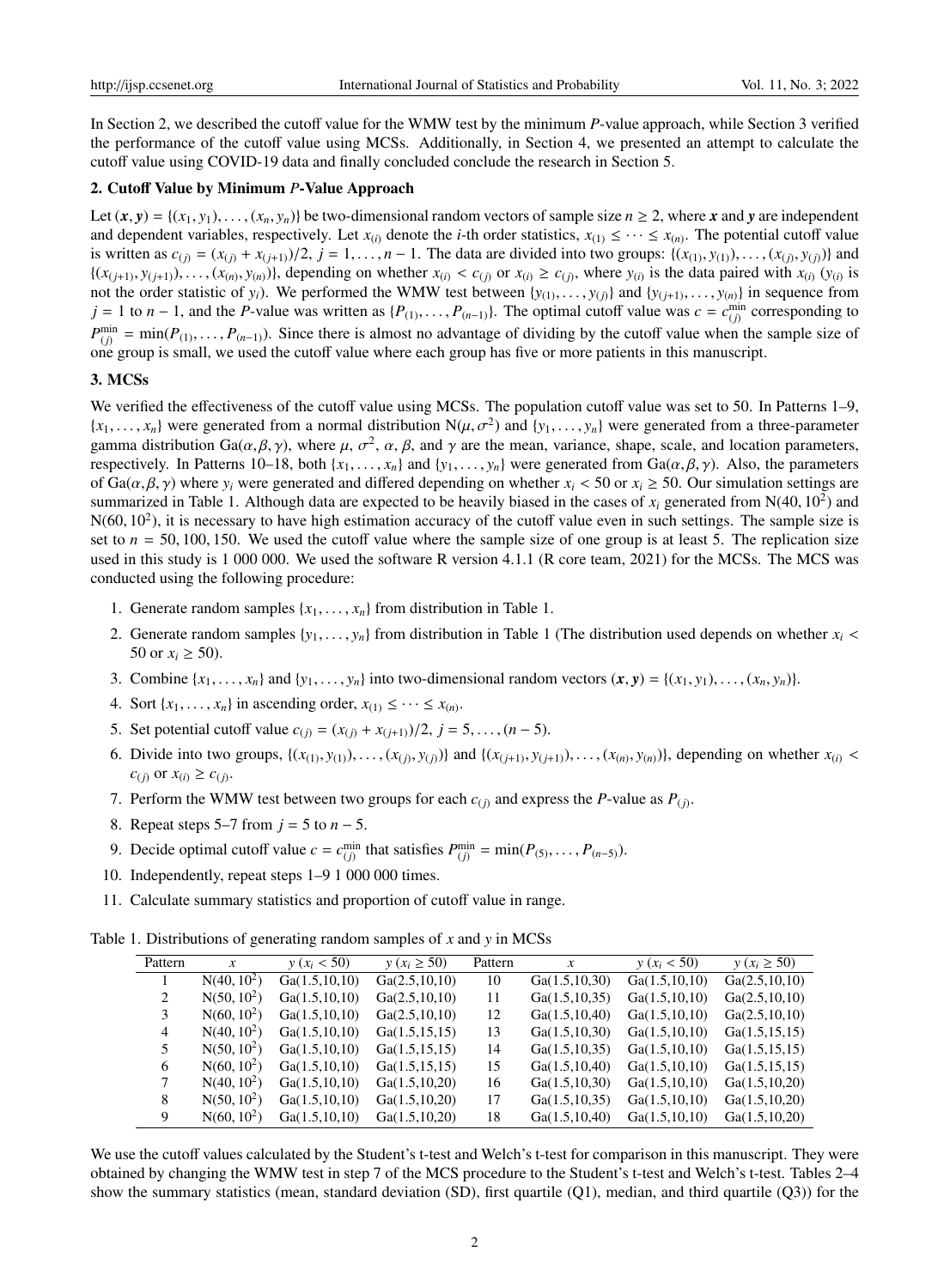cutoff value and the proportion of the cutoff value that fall into five ranges (49  $\leq c \leq 51$ , 48  $\leq c \leq 52$ , 47  $\leq c \leq 53$ ,  $46 \le c \le 54$ , and  $45 \le c \le 55$ ). Within the five ranges set, the proportion of cutoff value calculated by the WMW test was the highest of the three tests, except for Patterns 1, 3, 4, and 6 at  $n = 50$ .

Table 2. Summary of cutoff values in MCSs  $(n = 50)$ 

|                |            |        |           | Summary statistics |        |                |       | Proportion of cutoff value in range |          |          |           |
|----------------|------------|--------|-----------|--------------------|--------|----------------|-------|-------------------------------------|----------|----------|-----------|
| Pattern        |            | Mean   | <b>SD</b> | Q1                 | Median | Q <sub>3</sub> | 49-51 | 48-52                               | 47-53    | 46-54    | $45 - 55$ |
| 1              | WMW        | 44.845 | 7.432     | 40.675             | 47.912 | 50.083         | 27.2% | 41.6%                               | 51.2%    | 57.9%    | 62.8%     |
|                | Student's  | 45.442 | 7.581     | 41.392             | 48.658 | 50.567         | 27.1% | 42.3%                               | 52.6%    | 59.7%    | 64.8%     |
|                | Welch's    | 41.310 | 8.553     | 33.518             | 43.026 | 49.221         | 17.7% | 27.4%                               | 34.3%    | 39.5%    | 43.6%     |
| $\sqrt{2}$     | <b>WMW</b> | 49.794 | 4.620     | 48.121             | 49.941 | 51.489         | 37.4% | 54.5%                               | 65.2%    | 72.6%    | 78.2%     |
|                | Student's  | 50.899 | 4.999     | 48.920             | 50.368 | 52.953         | 33.7% | 50.0%                               | 60.7%    | 68.4%    | 74.2%     |
|                | Welch's    | 47.817 | 5.682     | 44.235             | 49.085 | 50.658         | 29.2% | 43.2%                               | 52.5%    | 59.3%    | 64.9%     |
| $\mathfrak{Z}$ | <b>WMW</b> | 54.925 | 7.451     | 49.792             | 51.817 | 58.974         | 27.5% | 42.3%                               | 52.2%    | 59.0%    | 63.9%     |
|                | Student's  | 56.305 | 7.714     | 50.246             | 53.455 | 61.661         | 22.8% | 35.5%                               | 44.4%    | 50.9%    | 55.9%     |
|                | Welch's    | 54.461 | 7.446     | 49.684             | 51.540 | 57.377         | 27.0% | 42.7%                               | 53.8%    | 61.6%    | 67.1%     |
| 4              | <b>WMW</b> | 45.660 | 6.938     | 42.961             | 48.545 | 50.150         | 31.6% | 47.2%                               | 57.1%    | 63.8%    | 68.6%     |
|                | Student's  | 46.635 | 6.967     | 44.581             | 49.441 | 50.829         | 32.1% | 48.9%                               | 59.7%    | 67.0%    | 72.0%     |
|                | Welch's    | 41.484 | 8.477     | 33.773             | 43.533 | 49.255         | 19.1% | 29.1%                               | 35.9%    | 41.1%    | 45.1%     |
| 5              | <b>WMW</b> | 49.715 | 3.998     | 48.443             | 49.925 | 51.067         | 43.3% | 61.2%                               | 71.7%    | 78.5%    | 83.4%     |
|                | Student's  | 51.253 | 4.443     | 49.450             | 50.489 | 52.851         | 38.2% | 55.4%                               | 66.0%    | 73.3%    | 78.7%     |
|                | Welch's    | 47.502 | 5.224     | 44.367             | 48.983 | 50.347         | 32.9% | 47.4%                               | 56.5%    | 63.1%    | 68.3%     |
| 6              | <b>WMW</b> | 54.033 | 6.959     | 49.664             | 51.148 | 56.551         | 31.9% | 48.0%                               | 58.2%    | 65.0%    | 69.7%     |
|                | Student's  | 55.983 | 7.475     | 50.262             | 53.073 | 60.693         | 24.9% | 38.1%                               | 47.0%    | 53.5%    | 58.4%     |
|                | Welch's    | 53.586 | 6.926     | 49.587             | 51.057 | 54.989         | 30.9% | 48.1%                               | 59.7%    | 67.7%    | 73.2%     |
| $\tau$         | <b>WMW</b> | 46.042 | 6.394     | 44.301             | 48.674 | 50.032         | 35.9% | 51.9%                               | 61.5%    | 67.9%    | 72.4%     |
|                | Student's  | 45.274 | 7.360     | 41.553             | 48.355 | 50.256         | 28.5% | 43.4%                               | 53.3%    | 60.1%    | 65.0%     |
|                | Welch's    | 42.919 | 8.309     | 35.783             | 46.550 | 49.758         | 26.3% | 38.4%                               | 45.8%    | 51.0%    | 54.7%     |
| 8              | <b>WMW</b> | 49.226 | 3.515     | 48.270             | 49.778 | 50.519         | 48.5% | 66.4%                               | 76.3%    | 82.5%    | 86.7%     |
|                | Student's  | 49.855 | 4.436     | 48.325             | 49.965 | 51.352         | 40.0% | 57.3%                               | 67.9%    | 75.0%    | $80.2\%$  |
|                | Welch's    | 48.061 | 5.026     | 45.638             | 49.431 | 50.513         | 36.3% | 51.6%                               | 60.8%    | 67.3%    | 72.3%     |
| 9              | <b>WMW</b> | 53.151 | 6.558     | 49.409             | 50.582 | 54.515         | 35.9% | 53.1%                               | 63.6%    | 70.4%    | 74.9%     |
|                | Student's  | 54.292 | 7.107     | 49.730             | 51.311 | 57.145         | 31.2% | 46.9%                               | 56.8%    | 63.6%    | 68.3%     |
|                | Welch's    | 54.455 | 7.371     | 49.718             | 51.621 | 57.176         | 26.9% | 42.5%                               | 53.4%    | 61.3%    | 67.0%     |
| 10             | <b>WMW</b> | 47.853 | 6.651     | 44.559             | 49.241 | 51.266         | 25.3% | 39.6%                               | 49.7%    | 57.4%    | 63.5%     |
|                | Student's  | 48.995 | 7.177     | 45.593             | 49.940 | 52.801         | 23.0% | 36.4%                               | 46.3%    | 54.1%    | 60.4%     |
|                | Welch's    | 44.571 | 7.750     | 37.131             | 45.950 | 50.137         | 17.8% | 28.0%                               | 35.4%    | 41.3%    | 46.2%     |
| 11             | <b>WMW</b> | 49.692 | 5.446     | 47.249             | 49.797 | 51.572         | 32.0% | 48.1%                               | 58.7%    | 66.5%    | 72.4%     |
|                | Student's  | 50.980 | 6.173     | 48.154             | 50.278 | 53.303         | 28.7% | 43.7%                               | 54.1%    | 61.9%    | $68.0\%$  |
|                | Welch's    | 47.355 | 6.241     | 42.257             | 48.248 | 50.495         | 24.0% | 36.3%                               | 44.9%    | 51.5%    | 57.0%     |
| 12             | <b>WMW</b> | 50.916 | 5.173     | 48.490             | 49.999 | 51.740         | 38.3% | 55.7%                               | 66.7%    | 74.4%    | 80.3%     |
|                | Student's  | 52.269 | 6.132     | 49.179             | 50.464 | 53.563         | 34.3% | 50.7%                               | 61.3%    | 68.9%    | 74.7%     |
|                | Welch's    | 49.663 | 5.502     | 46.228             | 49.423 | 50.894         | 30.8% | 46.0%                               | 56.5%    | 65.1%    | 73.0%     |
| 13             | <b>WMW</b> | 48.274 | 5.947     | 45.960             | 49.461 | 51.076         | 30.0% | 45.7%                               | 56.3%    | 64.0%    | 70.0%     |
|                | Student's  | 50.011 | 6.487     | 47.691             | 50.271 | 53.153         | 26.8% | 41.6%                               | 51.9%    | 60.0%    | 66.3%     |
|                | Welch's    | 44.450 | 7.393     | 37.374             | 46.098 | 49.995         | 19.9% | 30.6%                               | 38.1%    | 44.0%    | 48.8%     |
| 14             | WMW        | 49.670 | 4.717     | 47.835             | 49.827 | 51.178         | 37.6% | 54.9%                               | 65.7%    | $73.2\%$ | 78.7%     |
|                | Student's  | 51.510 | 5.650     | 49.084             | 50.492 | 53.369         | 32.9% | 49.0%                               | $59.6\%$ | 67.2%    | 72.9%     |
|                | Welch's    | 47.018 | 5.666     | 42.426             | 48.171 | 50.235         | 26.9% | 39.9%                               | 48.6%    | 55.1%    | 60.4%     |
| 15             | <b>WMW</b> | 50.537 | 4.367     | 48.704             | 49.969 | 51.204         | 44.3% | 62.4%                               | 73.1%    | 80.2%    | 85.3%     |
|                | Student's  | 52.384 | 5.733     | 49.584             | 50.572 | 53.357         | 38.7% | 55.7%                               | 66.0%    | 73.0%    | 78.0%     |
|                | Welch's    | 49.154 | 4.682     | 46.290             | 49.345 | 50.519         | 34.9% | 50.7%                               | 61.3%    | 69.6%    | 77.1%     |
| 16             | <b>WMW</b> | 48.006 | 5.122     | 46.289             | 49.296 | 50.489         | 35.3% | 52.1%                               | 62.8%    | 70.3%    | 75.7%     |
|                | Student's  | 48.197 | 6.582     | 45.136             | 49.474 | 51.464         | 26.2% | 40.7%                               | 50.8%    | 58.5%    | 64.6%     |
|                | Welch's    | 45.615 | 7.008     | 39.802             | 48.082 | 50.201         | 26.5% | 39.4%                               | 47.8%    | 53.9%    | 58.5%     |
| 17             | <b>WMW</b> | 49.113 | 3.889     | 47.769             | 49.658 | 50.544         | 43.3% | 61.2%                               | 71.8%    | 78.7%    | 83.6%     |
|                | Student's  | 49.826 | 5.331     | 47.546             | 49.875 | 51.545         | 33.9% | 50.2%                               | 60.9%    | 68.5%    | 74.3%     |
|                | Welch's    | 47.683 | 5.365     | 44.148             | 49.042 | 50.381         | 32.6% | 46.9%                               | 55.9%    | 62.2%    | 67.1%     |
| 18             | <b>WMW</b> | 49.875 | 3.541     | 48.490             | 49.823 | 50.598         | 48.8% | 67.2%                               | 77.6%    | 84.3%    | 89.1%     |
|                | Student's  | 50.833 | 4.963     | 48.647             | 50.007 | 51.497         | 41.3% | 59.1%                               | 69.9%    | 77.3%    | 82.7%     |
|                | Welch's    | 49.556 | 4.752     | 46.901             | 49.617 | 50.753         | 36.4% | 52.6%                               | 63.1%    | 71.3%    | 78.3%     |
|                |            |        |           |                    |        |                |       |                                     |          |          |           |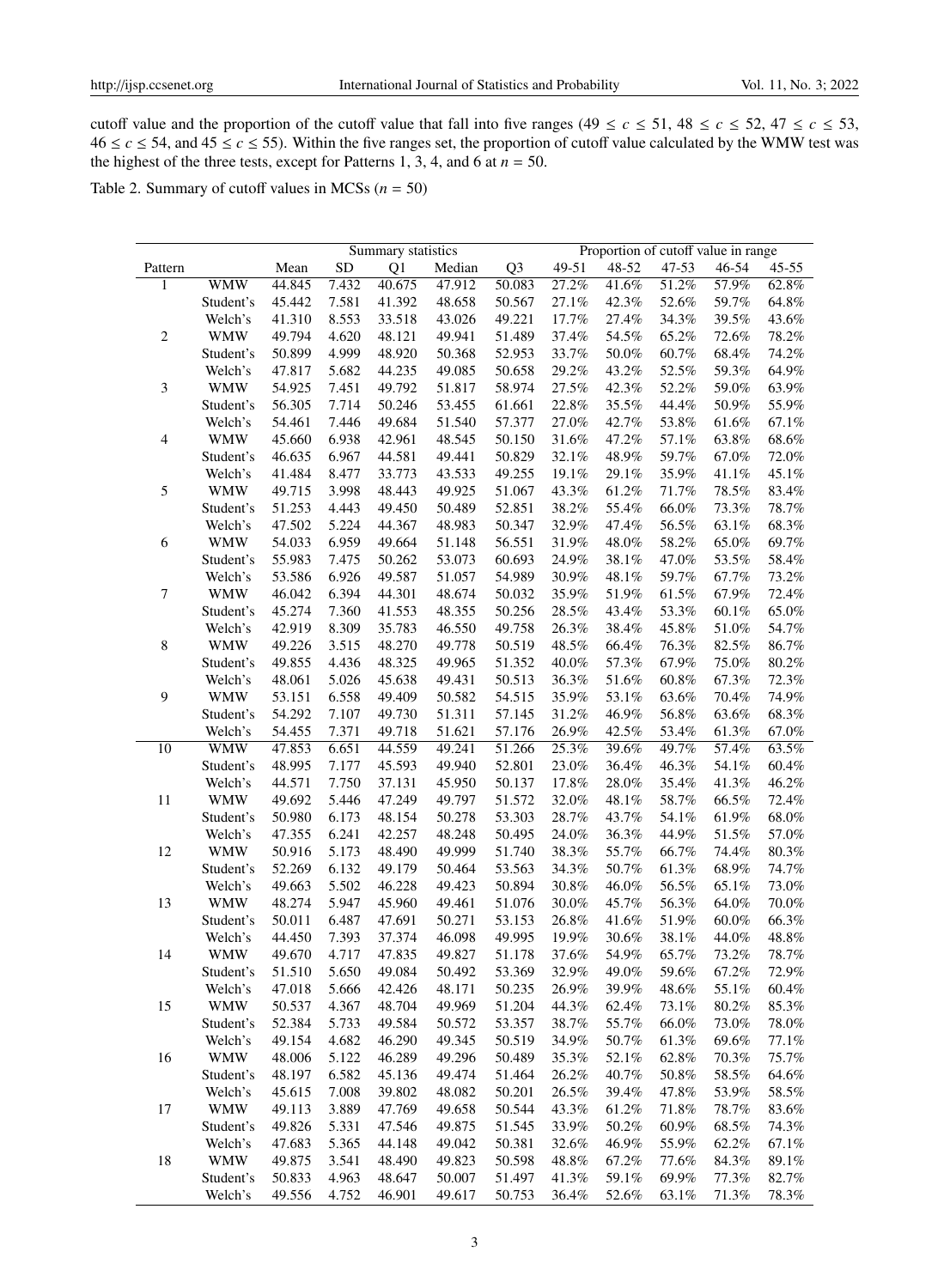In Patterns 1, 3, 4, and 6 at  $n = 50$ , the data were biased due to the generation of x from N(40, 10<sup>2</sup>) or N(60, 10<sup>2</sup>). When the sample size increased to  $n = 100$  and 150, the cutoff value calculated by the WMW test was the best even when the data were biased.

|                  |            |        |           | Summary statistics |        |                |          | Proportion of cutoff value in range |          |           |          |
|------------------|------------|--------|-----------|--------------------|--------|----------------|----------|-------------------------------------|----------|-----------|----------|
| Pattern          |            | Mean   | <b>SD</b> | Q1                 | Median | Q <sub>3</sub> | 49-51    | 48-52                               | 47-53    | $46 - 54$ | 45-55    |
| 1                | <b>WMW</b> | 47.507 | 6.239     | 47.012             | 49.582 | 50.486         | 41.3%    | 58.4%                               | 68.5%    | 75.0%     | 79.5%    |
|                  | Student's  | 48.237 | 6.634     | 47.747             | 49.996 | 51.415         | 37.0%    | 53.8%                               | 64.5%    | 71.9%     | 77.5%    |
|                  | Welch's    | 42.970 | 9.499     | 35.445             | 47.563 | 50.019         | 28.0%    | 40.1%                               | 47.5%    | $52.8\%$  | 56.7%    |
| $\sqrt{2}$       | <b>WMW</b> | 49.865 | 3.067     | 49.112             | 49.972 | 50.705         | 56.0%    | 74.0%                               | 82.9%    | $88.1\%$  | 91.4%    |
|                  | Student's  | 50.781 | 3.912     | 49.493             | 50.203 | 51.566         | 49.8%    | 67.6%                               | 77.0%    | 82.8%     | 86.7%    |
|                  | Welch's    | 47.633 | 5.383     | 45.968             | 49.518 | 50.318         | 42.9%    | 57.8%                               | 66.0%    | 71.3%     | $75.2\%$ |
| 3                | <b>WMW</b> | 52.248 | 6.276     | 49.293             | 50.284 | 52.705         | 40.5%    | 57.8%                               | 68.1%    | 74.9%     | 79.5%    |
|                  | Student's  | 53.763 | 7.331     | 49.724             | 50.884 | 55.153         | 35.4%    | 51.4%                               | 61.1%    | 67.7%     | 72.3%    |
|                  | Welch's    | 51.711 | 6.917     | 48.356             | 50.153 | 52.283         | 33.7%    | 50.7%                               | 62.0%    | 70.4%     | 76.7%    |
| $\overline{4}$   | <b>WMW</b> | 48.194 | 5.121     | 47.946             | 49.695 | 50.381         | 48.5%    | 66.3%                               | 75.9%    | 81.6%     | 85.4%    |
|                  | Student's  | 49.365 | 5.327     | 49.012             | 50.165 | 51.577         | 43.0%    | 60.9%                               | 71.6%    | 78.8%     | 83.9%    |
|                  | Welch's    | 43.138 | 9.232     | 36.428             | 47.710 | 49.961         | 30.7%    | 42.9%                               | 50.1%    | 55.0%     | 58.8%    |
| 5                | <b>WMW</b> | 49.839 | 2.327     | 49.287             | 49.965 | 50.501         | 63.6%    | 80.9%                               | 88.7%    | 92.7%     | 95.1%    |
|                  | Student's  | 50.969 | 3.289     | 49.755             | 50.258 | 51.451         | 56.0%    | 73.6%                               | 82.3%    | 87.2%     | 90.3%    |
|                  | Welch's    | 47.544 | 4.959     | 46.347             | 49.499 | 50.180         | 47.6%    | 62.3%                               | 69.8%    | 74.6%     | $78.0\%$ |
| 6                | <b>WMW</b> | 51.528 | 5.259     | 49.339             | 50.163 | 51.784         | 46.8%    | 64.8%                               | 74.8%    | 81.0%     | 85.1%    |
|                  | Student's  | 53.455 | 6.787     | 49.858             | 50.830 | 54.197         | 39.9%    | 56.4%                               | 65.8%    | 72.0%     | $76.2\%$ |
|                  | Welch's    | 51.010 | 6.025     | 48.448             | 50.084 | 51.567         | 38.8%    | 56.8%                               | 68.3%    | 76.4%     | $82.2\%$ |
| $\boldsymbol{7}$ | <b>WMW</b> | 48.398 | 4.071     | 48.209             | 49.627 | 50.137         | 56.4%    | 73.5%                               | 81.8%    | 86.6%     | 89.5%    |
|                  | Student's  | 47.957 | 6.112     | 47.522             | 49.783 | 50.722         | 41.9%    | 59.0%                               | 69.1%    | 75.7%     | 80.4%    |
|                  | Welch's    | 45.160 | 8.432     | 43.617             | 49.253 | 50.095         | 43.7%    | 57.5%                               | 64.5%    | $68.7\%$  | $71.6\%$ |
| $\,8\,$          | <b>WMW</b> | 49.592 | 1.901     | 49.221             | 49.901 | 50.251         | 69.2%    | 85.2%                               | 91.7%    | 94.9%     | 96.7%    |
|                  | Student's  | 49.932 | 3.067     | 49.202             | 49.990 | 50.658         | 58.5%    | 76.1%                               | 84.4%    | 89.1%     | 92.0%    |
|                  | Welch's    | 48.277 | 4.545     | 47.869             | 49.784 | 50.320         | 52.6%    | 68.0%                               | 75.4%    | 79.8%     | 82.9%    |
| 9                | <b>WMW</b> | 50.832 | 4.590     | 49.109             | 50.016 | 51.100         | 50.3%    | 68.6%                               | 78.5%    | 84.5%     | 88.4%    |
|                  | Student's  | 51.711 | 5.879     | 49.219             | 50.134 | 51.831         | 45.1%    | 62.7%                               | 72.6%    | 78.9%     | 83.1%    |
|                  | Welch's    | 51.904 | 6.892     | 48.585             | 50.232 | 52.640         | 33.3%    | 50.2%                               | 61.7%    | 70.2%     | 76.7%    |
| $\overline{10}$  | <b>WMW</b> | 49.205 | 5.021     | 47.863             | 49.794 | 50.932         | 40.0%    | 57.5%                               | 68.1%    | 75.1%     | $80.1\%$ |
|                  | Student's  | 50.613 | 6.198     | 48.633             | 50.215 | 52.472         | 34.7%    | 51.0%                               | 61.3%    | 68.5%     | 73.9%    |
|                  | Welch's    | 45.789 | 7.541     | 40.340             | 48.487 | 50.248         | 29.2%    | 42.3%                               | 50.4%    | 56.1%     | 60.4%    |
| 11               | <b>WMW</b> | 49.892 | 3.755     | 48.764             | 49.928 | 50.815         | 49.4%    | 67.7%                               | 77.6%    | 83.7%     | $87.8\%$ |
|                  | Student's  | 51.181 | 5.255     | 49.276             | 50.227 | 51.982         | 43.3%    | 60.7%                               | $70.9\%$ | 77.3%     | 81.9%    |
|                  | Welch's    | 47.599 | 5.562     | 44.662             | 49.232 | 50.295         | 37.4%    | 51.9%                               | 60.3%    | 66.1%     | 70.4%    |
| 12               | <b>WMW</b> | 50.318 | 3.394     | 49.215             | 49.990 | 50.757         | 56.8%    | 74.9%                               | 83.7%    | 88.9%     | 92.1%    |
|                  | Student's  | 51.494 | 5.155     | 49.551             | 50.213 | 51.648         | 50.6%    | 68.2%                               | 77.4%    | 83.0%     | 86.6%    |
|                  | Welch's    | 49.030 | 4.523     | 46.938             | 49.618 | 50.389         | 43.6%    | 59.4%                               | 68.4%    | 74.8%     | 79.9%    |
| 13               | <b>WMW</b> | 49.326 | 3.941     | 48.362             | 49.820 | 50.650         | 47.1%    | 65.6%                               | 75.9%    | 82.3%     | $86.6\%$ |
|                  | Student's  | 51.235 | 5.303     | 49.379             | 50.376 | 52.479         | 40.1%    | 57.4%                               | 67.8%    | 74.7%     | 79.5%    |
|                  | Welch's    | 45.614 | 7.013     | 40.942             | 48.448 | 50.093         | 32.4%    | 45.8%                               | 53.9%    | 59.3%     | 63.4%    |
| 14               | WMW        | 49.807 | 2.830     | 49.011             | 49.926 | 50.564         | 56.9%    | 75.4%                               | 84.4%    | 89.5%     | 92.7%    |
|                  | Student's  | 51.413 | 4.646     | 49.651             | 50.311 | 51.889         | 49.1%    | 66.9%                               | 76.5%    | 82.3%     | 86.1%    |
|                  | Welch's    | 47.386 | 4.970     | 45.020             | 49.187 | 50.143         | 41.4%    | 56.0%                               | 64.1%    | 69.4%     | 73.3%    |
| 15               | <b>WMW</b> | 50.112 | 2.458     | 49.364             | 49.983 | 50.537         | 64.4%    | 81.7%                               | 89.3%    | 93.3%     | 95.6%    |
|                  | Student's  | 51.490 | 4.632     | 49.781             | 50.263 | 51.506         | 56.7%    | 73.9%                               | 82.1%    | 86.7%     | 89.7%    |
|                  | Welch's    | 48.776 | 3.763     | 47.213             | 49.611 | 50.235         | 48.9%    | 64.4%                               | 72.9%    | 78.7%     | 83.3%    |
| 16               | <b>WMW</b> | 49.035 | 2.990     | 48.405             | 49.708 | 50.260         | 54.8%    | 73.1%                               | 82.4%    | 87.8%     | 91.2%    |
|                  | Student's  | 49.589 | 5.104     | 48.205             | 49.919 | 51.114         | 41.2%    | 58.7%                               | 69.1%    | 75.9%     | 80.7%    |
|                  | Welch's    | 47.101 | 6.163     | 46.135             | 49.441 | 50.227         | 43.9%    | 59.2%                               | 67.3%    | 72.2%     | 75.5%    |
| 17               | <b>WMW</b> | 49.491 | 2.113     | 48.975             | 49.844 | 50.261         | 63.7%    | 81.1%                               | 89.0%    | 93.1%     | 95.5%    |
|                  | Student's  | 50.076 | 3.929     | 48.927             | 49.978 | 50.844         | 51.2%    | 69.4%                               | 79.0%    | 84.7%     | $88.5\%$ |
|                  | Welch's    | 48.276 | 4.432     | 47.515             | 49.681 | 50.275         | $50.1\%$ | 65.6%                               | 73.4%    | 78.0%     | $81.1\%$ |
| 18               | <b>WMW</b> | 49.790 | 1.821     | 49.291             | 49.920 | 50.286         | 69.5%    | 85.7%                               | 92.3%    | 95.6%     | 97.4%    |
|                  | Student's  | 50.332 | 3.541     | 49.284             | 49.997 | 50.665         | 59.7%    | 77.3%                               | 85.6%    | 90.2%     | 93.0%    |
|                  |            |        |           |                    |        |                |          |                                     |          |           |          |

| Table 3. Summary of cutoff values in MCSs ( $n = 100$ ) |  |  |  |
|---------------------------------------------------------|--|--|--|
|---------------------------------------------------------|--|--|--|

Welch's 49.242 3.743 48.063 49.825 50.418 51.1% 67.2% 75.6% 81.2% 85.4%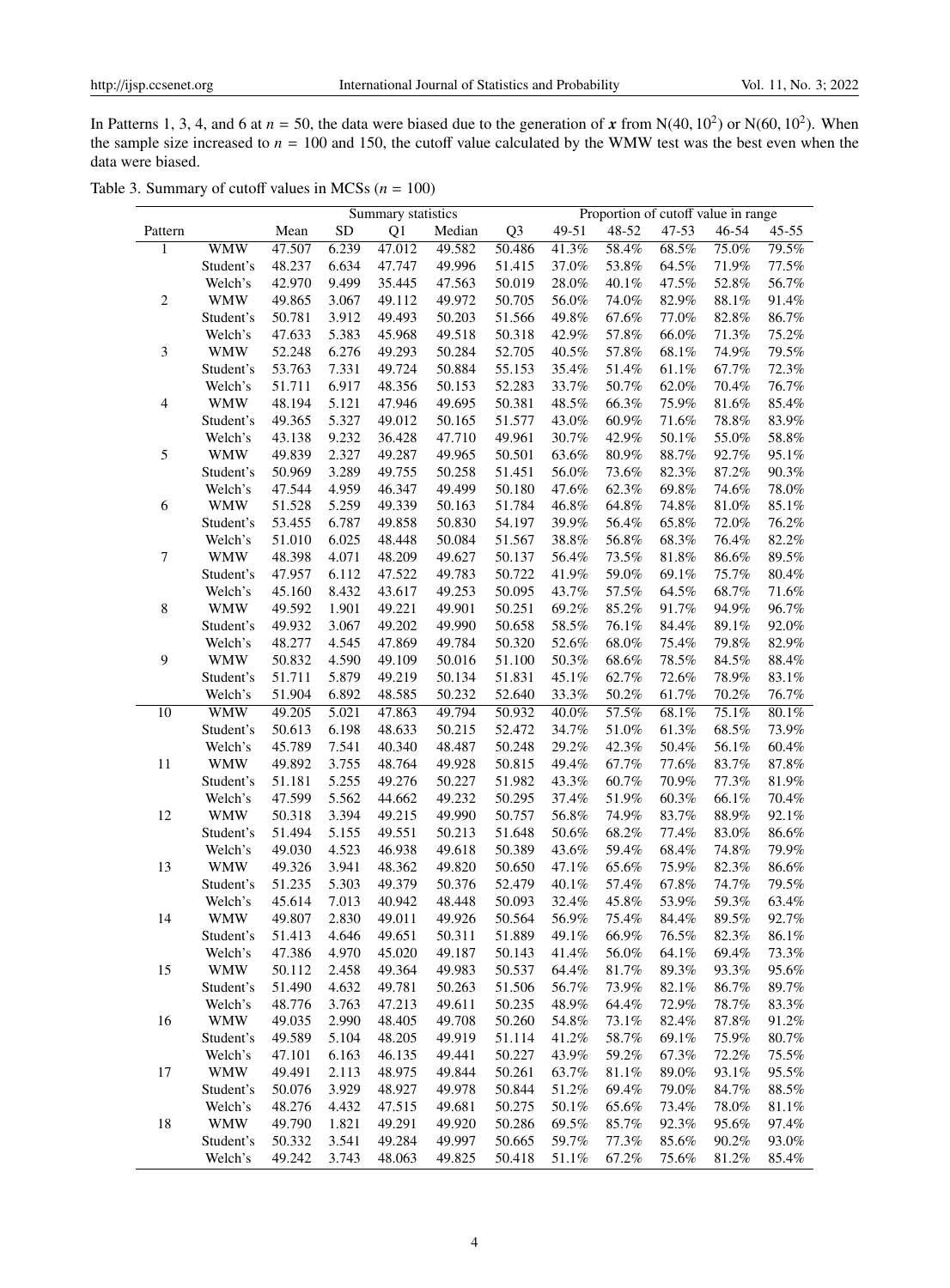As *n* increases, the proportion of the cutoff value calculated by the WMW test in each range increases. In the range of  $45 \le c \le 55$ , the proportion of cutoff value calculated by the WMW test was greater than 90% in many patterns at  $n = 150$ .

| Table 4. Summary of cutoff values in MCSs ( $n = 150$ ) |  |  |  |  |
|---------------------------------------------------------|--|--|--|--|
|---------------------------------------------------------|--|--|--|--|

|                          |            |        |           | Summary statistics |        |                |          | Proportion of cutoff value in range |          |          |           |
|--------------------------|------------|--------|-----------|--------------------|--------|----------------|----------|-------------------------------------|----------|----------|-----------|
| Pattern                  |            | Mean   | <b>SD</b> | Q <sub>1</sub>     | Median | Q <sub>3</sub> | 49-51    | 48-52                               | 47-53    | 46-54    | $45 - 55$ |
| 1                        | <b>WMW</b> | 48.692 | 4.732     | 48.514             | 49.828 | 50.458         | 52.6%    | 70.2%                               | 79.2%    | 84.5%    | 88.0%     |
|                          | Student's  | 49.394 | 5.291     | 49.032             | 50.093 | 51.310         | 46.4%    | 63.9%                               | 73.7%    | 79.9%    | 84.4%     |
|                          | Welch's    | 44.404 | 9.233     | 41.138             | 48.949 | 50.101         | 38.1%    | 51.4%                               | 58.7%    | 63.4%    | 66.8%     |
| $\sqrt{2}$               | <b>WMW</b> | 49.909 | 2.056     | 49.432             | 49.983 | 50.455         | 68.0%    | 84.3%                               | 91.1%    | 94.5%    | 96.4%     |
|                          | Student's  | 50.557 | 2.899     | 49.671             | 50.128 | 50.975         | 61.8%    | 78.7%                               | 86.5%    | 90.7%    | 93.2%     |
|                          | Welch's    | 48.095 | 4.710     | 47.819             | 49.762 | 50.243         | 54.6%    | 69.3%                               | 76.4%    | 80.6%    | 83.5%     |
| $\mathfrak{Z}$           | <b>WMW</b> | 51.106 | 4.829     | 49.352             | 50.095 | 51.321         | 51.3%    | 69.1%                               | 78.3%    | 83.9%    | 87.6%     |
|                          | Student's  | 52.407 | 6.238     | 49.681             | 50.402 | 52.517         | 45.9%    | 62.9%                               | 72.2%    | 78.0%    | 81.8%     |
|                          | Welch's    | 50.530 | 5.972     | 48.164             | 50.009 | 51.238         | 40.3%    | 57.5%                               | 67.9%    | 75.2%    | 80.6%     |
| $\overline{\mathcal{A}}$ | <b>WMW</b> | 49.116 | 3.501     | 48.897             | 49.854 | 50.318         | 60.8%    | 78.1%                               | 86.0%    | 90.2%    | 92.7%     |
|                          | Student's  | 50.170 | 3.892     | 49.573             | 50.195 | 51.338         | 53.1%    | 70.9%                               | 80.1%    | 85.7%    | 89.4%     |
|                          | Welch's    | 44.596 | 8.835     | 42.322             | 48.959 | 50.031         | 41.4%    | 54.6%                               | 61.4%    | 65.8%    | 69.0%     |
| 5                        |            |        |           | 49.540             | 49.978 | 50.323         | 75.4%    |                                     | 95.0%    | 97.2%    |           |
|                          | <b>WMW</b> | 49.893 | 1.477     |                    |        |                |          | 89.8%                               |          |          | 98.4%     |
|                          | Student's  | 50.631 | 2.361     | 49.833             | 50.158 | 50.891         | 68.3%    | 84.2%                               | 90.6%    | 93.8%    | 95.6%     |
|                          | Welch's    | 48.133 | 4.310     | 48.085             | 49.749 | 50.143         | 59.7%    | 73.5%                               | 79.7%    | 83.3%    | 85.8%     |
| 6                        | <b>WMW</b> | 50.621 | 3.667     | 49.441             | 50.053 | 50.915         | 58.4%    | 76.1%                               | 84.6%    | 89.3%    | 92.1%     |
|                          | Student's  | 52.147 | 5.542     | 49.829             | 50.402 | 52.089         | 51.7%    | 68.8%                               | 77.5%    | 82.5%    | 85.8%     |
|                          | Welch's    | 50.064 | 4.991     | 48.434             | 50.002 | 50.906         | 46.3%    | 64.2%                               | 74.3%    | 80.9%    | 85.6%     |
| 7                        | <b>WMW</b> | 49.167 | 2.486     | 48.984             | 49.795 | 50.112         | 69.2%    | 84.5%                               | 90.7%    | 93.8%    | 95.6%     |
|                          | Student's  | 49.039 | 4.587     | 48.792             | 49.934 | 50.614         | 53.6%    | 71.0%                               | 79.8%    | 85.0%    | 88.4%     |
|                          | Welch's    | 46.692 | 7.506     | 47.913             | 49.683 | 50.114         | 57.7%    | 71.2%                               | 76.8%    | 80.0%    | 81.9%     |
| $8\phantom{1}$           | <b>WMW</b> | 49.739 | 1.203     | 49.502             | 49.937 | 50.168         | 80.3%    | 92.6%                               | 96.6%    | 98.2%    | 99.0%     |
|                          | Student's  | 49.933 | 2.040     | 49.489             | 49.993 | 50.417         | 70.7%    | 86.2%                               | 92.3%    | 95.2%    | 96.8%     |
|                          | Welch's    | 48.822 | 3.743     | 48.974             | 49.909 | 50.260         | 65.3%    | 79.3%                               | 85.1%    | 88.2%    | 90.1%     |
| 9                        | <b>WMW</b> | 50.176 | 3.117     | 49.279             | 49.977 | 50.580         | 61.4%    | 78.8%                               | 86.9%    | 91.2%    | 93.9%     |
|                          | Student's  | 50.777 | 4.533     | 49.318             | 50.035 | 50.919         | 55.9%    | 73.5%                               | 82.0%    | 86.9%    | 90.0%     |
|                          | Welch's    | 50.827 | 5.999     | 48.507             | 50.073 | 51.547         | 39.7%    | 57.1%                               | 67.9%    | 75.4%    | 81.0%     |
| 10                       | <b>WMW</b> | 49.608 | 3.629     | 48.743             | 49.896 | 50.670         | 51.2%    | 69.7%                               | 79.5%    | 85.3%    | 89.0%     |
|                          | Student's  | 50.846 | 5.064     | 49.260             | 50.194 | 51.765         | 44.7%    | 62.5%                               | 72.5%    | 78.8%    | 83.2%     |
|                          | Welch's    | 46.765 | 6.628     | 44.903             | 49.281 | 50.235         | 39.8%    | 54.7%                               | 63.0%    | 68.3%    | 72.0%     |
| 11                       | <b>WMW</b> | 49.918 | 2.565     | 49.223             | 49.960 | 50.541         | 61.2%    | 78.9%                               | 87.2%    | 91.7%    | 94.3%     |
|                          | Student's  | 50.901 | 4.138     | 49.556             | 50.159 | 51.283         | 54.6%    | 72.3%                               | 81.3%    | 86.4%    | 89.7%     |
|                          | Welch's    | 48.103 | 4.620     | 47.138             | 49.624 | 50.241         | 49.0%    | 64.3%                               | 72.1%    | 76.9%    | 80.3%     |
| 12                       | <b>WMW</b> | 50.113 | 2.184     | 49.488             | 49.992 | 50.476         | 68.9%    | 85.0%                               | 91.6%    | 94.9%    | 96.7%     |
|                          | Student's  | 50.925 | 3.921     | 49.700             | 50.129 | 50.991         | 62.6%    | 79.2%                               | 86.7%    | 90.6%    | 93.0%     |
|                          | Welch's    | 49.050 | 3.543     | 48.107             | 49.805 | 50.284         | 54.9%    | 70.2%                               | 78.0%    | 82.9%    | 86.6%     |
| 13                       | <b>WMW</b> | 49.626 | 2.654     | 49.004             | 49.899 | 50.448         | 59.2%    | 77.4%                               | 86.1%    | 90.9%    | 93.7%     |
|                          | Student's  | 51.139 | 4.265     | 49.650             | 50.274 | 51.670         | 51.0%    | 69.0%                               | 78.5%    | 84.1%    | 87.8%     |
|                          | Welch's    | 46.667 | 6.101     | 45.258             | 49.239 | 50.105         | 43.8%    | 58.4%                               | 66.1%    | 71.0%    | 74.5%     |
| 14                       | <b>WMW</b> | 49.865 | 1.830     | 49.374             | 49.955 | 50.373         | 69.1%    | 85.6%                               | 92.3%    | 95.5%    | 97.2%     |
|                          | Student's  | 50.961 | 3.541     | 49.776             | 50.202 | 51.174         | 61.0%    | 78.3%                               | 86.2%    | 90.4%    | 92.9%     |
|                          | Welch's    | 48.038 | 4.135     | 47.407             | 49.599 | 50.127         | 53.7%    | 68.4%                               | 75.5%    | 79.9%    | 82.8%     |
| 15                       | <b>WMW</b> | 50.013 | 1.501     | 49.585             | 49.988 | 50.343         | 76.1%    | 90.3%                               | 95.3%    | 97.5%    | 98.6%     |
|                          | Student's  | 50.878 | 3.370     | 49.847             | 50.159 | 50.898         | 68.9%    | 84.3%                               | 90.4%    | 93.4%    | 95.1%     |
|                          | Welch's    | 48.974 | 3.005     | 48.368             | 49.805 | 50.183         | 60.7%    | 75.1%                               | 81.9%    | 86.1%    | 89.2%     |
| 16                       | <b>WMW</b> | 49.401 | 1.932     | 49.003             | 49.821 | 50.180         | 66.9%    | 83.7%                               | $90.8\%$ | 94.4%    | 96.4%     |
|                          | Student's  | 49.857 | 3.760     | 48.947             | 49.970 | 50.763         | 52.8%    | 71.0%                               | 80.5%    | 86.0%    | 89.6%     |
|                          | Welch's    | 48.158 | 4.906     | 48.360             | 49.748 | 50.200         | 57.8%    | 73.2%                               | 80.1%    | 83.8%    | 86.1%     |
| 17                       | <b>WMW</b> | 49.660 | 1.368     | 49.341             | 49.901 | 50.175         | 75.3%    | 89.8%                               | 95.0%    | 97.4%    | 98.5%     |
|                          | Student's  | 50.010 | 2.716     | 49.323             | 49.988 | 50.541         | 63.5%    | 80.8%                               | 88.5%    | 92.5%    | 94.9%     |
|                          | Welch's    | 48.882 | 3.425     | 48.852             | 49.859 | 50.227         | 63.7%    | 78.4%                               | 84.5%    | 87.7%    |           |
|                          |            |        |           |                    | 49.948 |                | 80.4%    |                                     |          | 98.6%    | 89.7%     |
| 18                       | <b>WMW</b> | 49.827 | 1.131     | 49.536             |        | 50.186         |          | 93.0%                               | 97.0%    |          | 99.3%     |
|                          | Student's  | 50.104 | 2.357     | 49.527             | 49.996 | 50.413         | 71.8%    | 87.0%                               | 93.0%    | 95.8%    | 97.3%     |
|                          | Welch's    | 49.380 | 2.890     | 48.952             | 49.925 | 50.324         | $62.8\%$ | 77.9%                               | 84.6%    | $88.6\%$ | 91.3%     |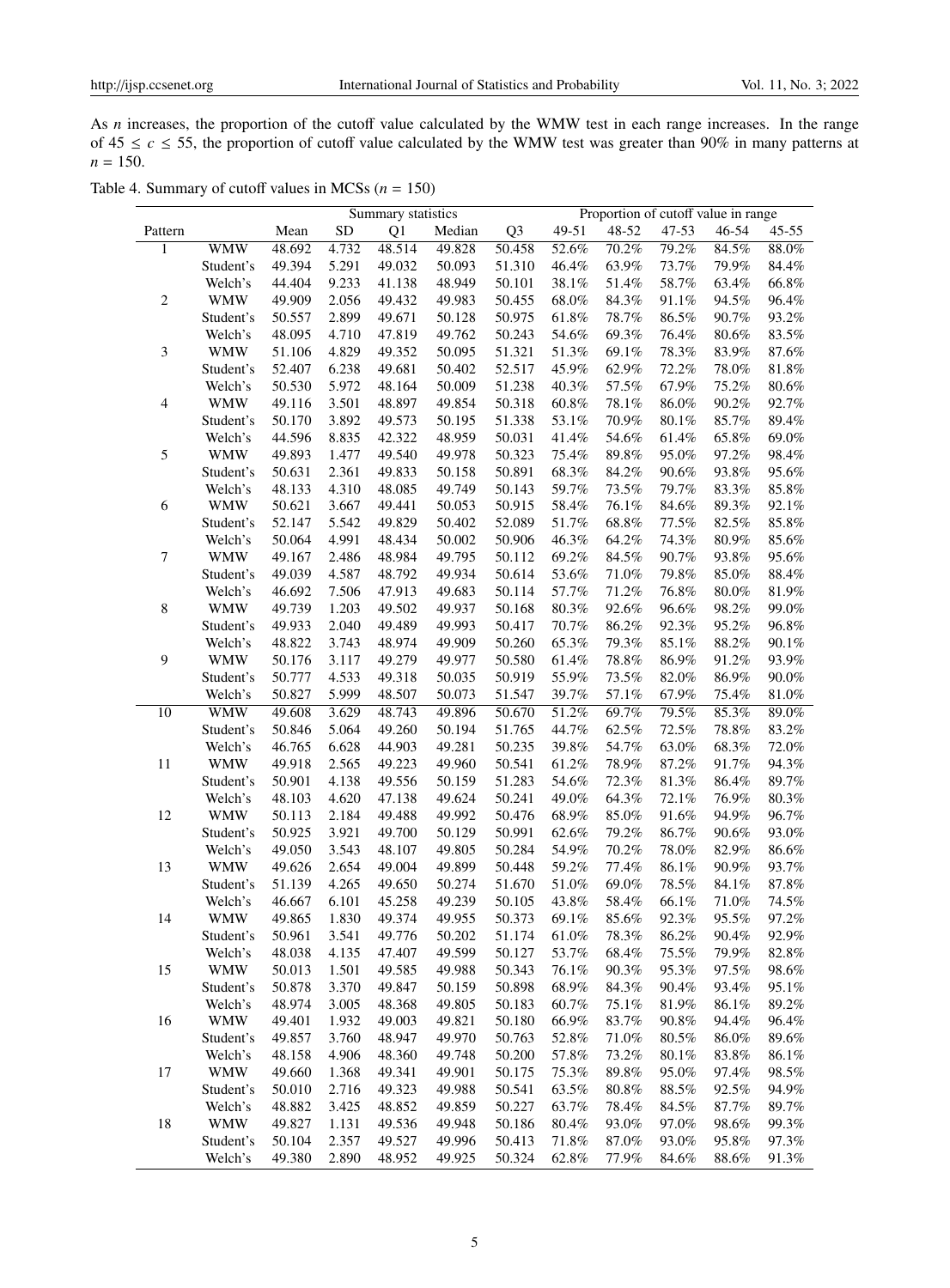#### 4. COVID-19 Data

We demonstrated the cutoff value calculated by the WMW test using COVID-19 data. We utilized the clinical outcomes data in 110 hospitalized COVID-19 patients treated with famotidine and cetirizine for a minimum of 48 h (Hogan II et al., 2020), as shown in Table 5. The data are presented by Supplementary data of their paper. The dosage and administration route were famotidine 20 mg intravenously (IV) and cetirizine 10 mg IV (or oral) at 12 h intervals. The duration of the clinical trials was from April 3, 2020, to June 13, 2020. Recently, it was revealed that cetirizine (Histamine-1 blocker) (Freedberg, et al., 2020; Janowitz et al., 2020) and famotidine (Histamine-2 blockers) (Blanco et al., 2021) showed a significant effect as an anti-SARS-CoV-2 which is the name of the pathogen that causes COVID-19.

Table 5. Clinical outcomes in 110 hospitalized COVID-19 patients (*x*: age (years old), *y*: days to discharge (day))

|                       |     |                                     |                                     |                                                    |    |                             |      |                |             |       |  |                               |                                                               |                                                     | 59                                   | 50                                                                                                                                                                                                                                                                                    | 43                                                                   |
|-----------------------|-----|-------------------------------------|-------------------------------------|----------------------------------------------------|----|-----------------------------|------|----------------|-------------|-------|--|-------------------------------|---------------------------------------------------------------|-----------------------------------------------------|--------------------------------------|---------------------------------------------------------------------------------------------------------------------------------------------------------------------------------------------------------------------------------------------------------------------------------------|----------------------------------------------------------------------|
| 5                     | 6   | 2                                   |                                     |                                                    |    |                             |      |                |             |       |  |                               |                                                               |                                                     | 4                                    |                                                                                                                                                                                                                                                                                       | $\overline{7}$                                                       |
| - 80<br>$\mathcal{X}$ |     | 39                                  |                                     |                                                    |    |                             |      |                |             |       |  |                               |                                                               |                                                     |                                      |                                                                                                                                                                                                                                                                                       |                                                                      |
| 20                    | -29 |                                     |                                     |                                                    |    |                             |      |                |             |       |  |                               |                                                               | - 10                                                | - 11                                 | -10-                                                                                                                                                                                                                                                                                  | - 21                                                                 |
|                       |     |                                     |                                     |                                                    |    |                             |      |                |             |       |  |                               |                                                               |                                                     |                                      |                                                                                                                                                                                                                                                                                       | 80 25                                                                |
| 6                     |     | $-11$                               |                                     |                                                    |    |                             |      |                |             |       |  |                               |                                                               |                                                     |                                      | $\overline{11}$                                                                                                                                                                                                                                                                       | - 10                                                                 |
|                       |     |                                     |                                     |                                                    |    |                             |      |                |             |       |  |                               |                                                               | 94                                                  | -79                                  | -68                                                                                                                                                                                                                                                                                   | - 63                                                                 |
|                       |     |                                     |                                     |                                                    |    |                             |      |                |             |       |  |                               |                                                               |                                                     |                                      | 30                                                                                                                                                                                                                                                                                    | -13                                                                  |
| $x = 69$              | 91. | 79                                  | 61                                  |                                                    |    |                             |      |                |             |       |  |                               |                                                               |                                                     |                                      |                                                                                                                                                                                                                                                                                       |                                                                      |
|                       |     |                                     |                                     |                                                    |    |                             |      |                |             |       |  |                               |                                                               |                                                     |                                      |                                                                                                                                                                                                                                                                                       |                                                                      |
| -68                   | 63  | 48                                  | 38                                  |                                                    |    |                             |      |                |             |       |  |                               |                                                               |                                                     |                                      |                                                                                                                                                                                                                                                                                       |                                                                      |
|                       |     |                                     |                                     |                                                    |    |                             |      | $\overline{4}$ |             |       |  |                               |                                                               |                                                     |                                      |                                                                                                                                                                                                                                                                                       |                                                                      |
|                       |     | - 58<br>$x \quad 92$<br>- 5<br>16 8 | <i>x</i> 79 53 34<br>$7\phantom{0}$ | $x\quad 63\quad 89\quad 76$<br>$- - - 7$<br>$\sim$ | 46 | $\overline{7}$<br>$-6$ 5 13 | - 14 | $7\phantom{0}$ | 70 60 73 57 | 75 72 |  | 24 71 69 97 27 71 76 66 60 79 | 32 18 5 11 4 5 33 35 14 18 8<br>41 60 68 89 83 39 72 45 63 87 | 12 8<br>8 6 7 11 - - 18 16 15 11 - 7 12<br>84 63 49 | - 9<br>20 5 6 8 6 13 7 7 - 6 42 9 11 | 64 78 50 83 71 85 91 73 65 81 57 93 79 71<br>43 92 22 92<br>72 51 81 56 74 64 58 57 70 17 38 81 69 51 51 80 61<br>4 25<br>$10 \quad 19 \quad - \quad 6 \quad 9 \quad 5 \quad 9 \quad - \quad 7 \quad 7 \quad - \quad 6 \quad 17 \quad 5$<br>48 33 76 50 37 21 53 73 56 67 45 73 75 73 | 5 <sup>5</sup><br>64 72<br>43 55<br>15 19 4 3 4 - 13 8 5 11 8 8 5 12 |

-: Died without recovery.

The independent variable x is the age (years old), and the dependent variable  $y$  is the days to discharge (day). Patients whose dependent variable was listed as hyphens in Table 5 died without recovery. In this manuscript, we used 93 patients that have recovered and were discharged. We also used the software R to calculate the cutoff value by the WMW test, and the sample code was presented in Appendix. Figure 1 is a scatter plot of the age and days to discharge, and the dashed line shows the cutoff value calculated by the WMW test. The days to discharge of all young patients were short. On the other hand, the days to discharge of many elderly patients were short, but the days to discharge of some elderly patients were long. Therefore, the scatter plot looked like a lower right triangle. There was no linear relationship between *x* and *y*, and *y* that followed a non-normal distribution. The cutoff value calculated by the WMW test was 59.5 years old, and the *P*-value using that cutoff value was 0.011. Since we set the potential cutoff value as  $c_{(j)} = (x_{(j)} + x_{(j+1)})/2$  to accommodate a variety of quantitative data, the cutoff value was output as 59.5 years old. Because the age data were in 1-year increments, the two groups of less than 59.5 years old and greater than or equal to 59.5 years old were the same as the two groups of less than 60 years old and greater than or equal to 60 years old. Considering the scatter plot, the patient of  $(x, y) = (58, 29)$  may seem better in the right-hand group. However, if the cutoff value was 57.5 years old, the patients of  $(x, y) = (58, 6)$  and  $(59, 4)$  would also move to the right-hand group. Additionally, since even a large value for only one patient has a little effect on the WMW test, it is believed that 59.5 years old was selected as the cutoff value.



Figure 1. Scatter plot of the age and days to discharge in COVID-19 data of 93 recovered patients. The dashed line shows the cutoff value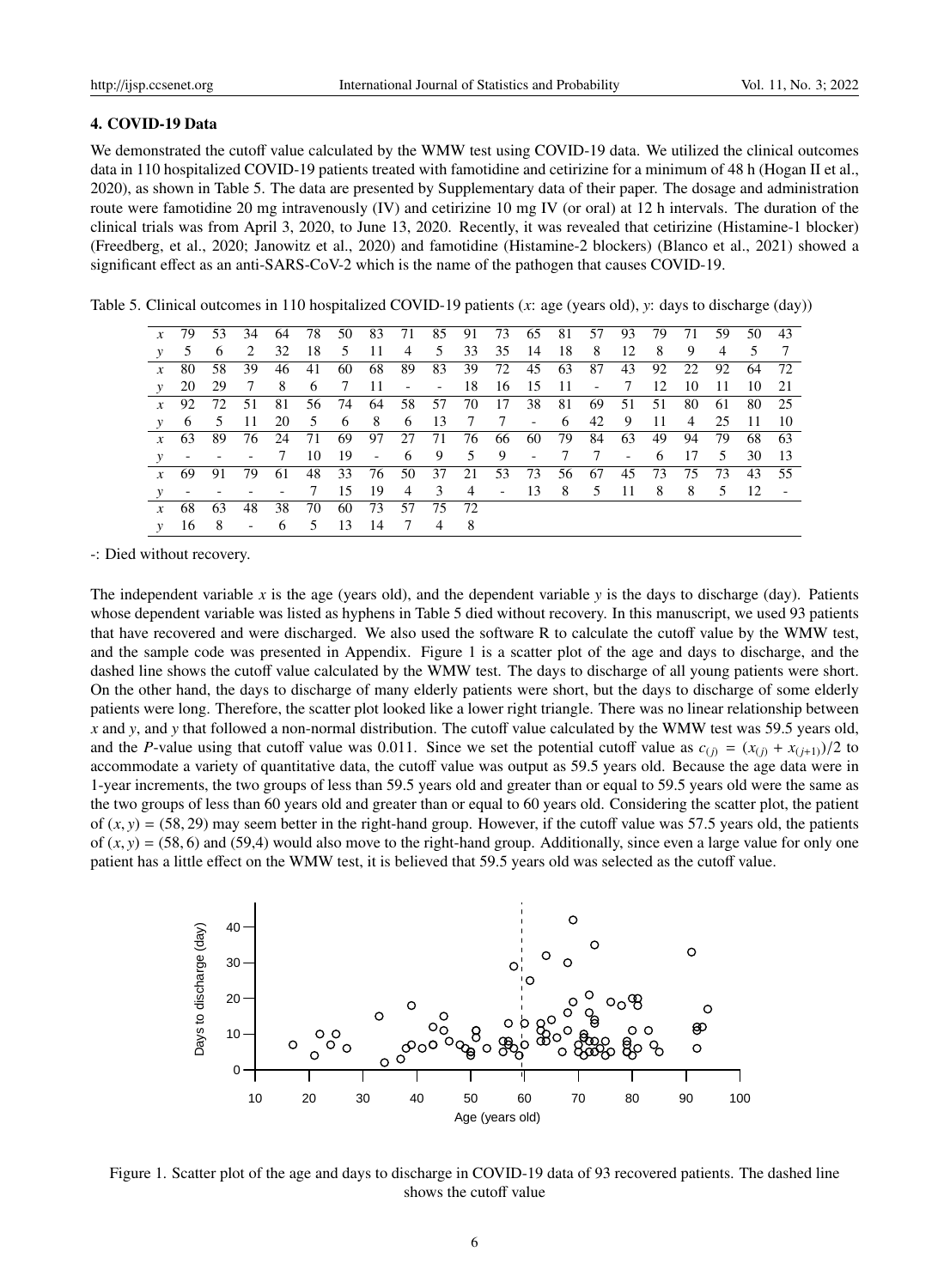Reznikov et al. (2021) identified antihistamine candidates for repurposing by mining electronic health records of usage in a population of more than 219 000 subjects tested for SARS-CoV-2. They concluded that prior usage of loratadine, diphenhydramine, cetirizine, hydroxyzine, and azelastine was associated with a reduced incidence of positive SARS-CoV-2 test results in the group of greater than or equal to 61 years old. It is believed that the cutoff value calculated by the WMW test obtained a good result, because there was a report that the cutoff value set at age 61 years old provided beneficial effects.

## 5. Conclusions

This study divides the COVID-19 data, which followed a non-normal distribution, into two cutoff values. In the log-rank and chi-squared tests, the method of calculating the cutoff value by the minimum *P*-value approach was well established. However, because there was no application of cutoff value for the WMW test by the minimum *P*-value approach, we verified the performance when the method was applied to the WMW test using MCSs at various settings. The MCS results at various settings showed high performance of the cutoff value calculated by the WMW test. Furthermore, in COVID-19 data, when the data were divided into two groups with the cutoff value calculated by the WMW test, it was confirmed that they were split into two groups with different characteristics. Therefore, we concluded that the cutoff value for the WMW test by the minimum *P*-value approach is valid.

#### References

- Aiswarya, D., Arumugam, V., Dineshkumar, T., Gopalakrishnan, N., Lamech, T. M., Nithya, G., ... Sakthirajan, R. (2021). Use of remdesivir in patients with COVID-19 on hemodialysis: a study of safety and tolerance. *Kidney international reports, 6*(3), 586-593. https://doi.org/10.1016/j.ekir.2020.12.003
- Altman, D. G., Lausen, B., Sauerbrei, W., & Schumacher, M. (1994). Dangers of using "optimal" cutpoints in the evaluation of prognostic factors. *Journal of the National Cancer Institute, 86*(11), 829-835. https://doi.org/10.1093/jnci/86.11.829
- Blanco, J. I. M., Bonilla, J. A. A., Homma, S., Suzuki, K., Fremont-Smith, P., & de Las Heras, K. V. G. (2021). Antihistamines and azithromycin as a treatment for COVID-19 on primary health care – A retrospective observational study in elderly patients. *Pulmonary pharmacology* & *therapeutics*, 67, 101989. https://doi.org/10.1016/j.pupt.2021.101989
- Capra, R., De Rossi, N., Mattioli, F., Romanelli, G., Scarpazza, C., Sormani, M. P., & Cossi, S. (2020). Impact of low dose tocilizumab on mortality rate in patients with COVID-19 related pneumonia. *European journal of internal medicine, 76*, 31-35. https://doi.org/10.1016/j.ejim.2020.05.009
- Freedberg, D. E., Conigliaro, J., Wang, T. C., Tracey, K. J., Callahan, M. V., Abrams, J. A., ... Landry, D. W. (2020). Famotidine use is associated with improved clinical outcomes in hospitalized COVID-19 patients: a propensity score matched retrospective cohort study. *Gastroenterology, 159*(3), 1129-1131. https://doi.org/10.1053/j.gastro.2020.05.053
- Greiner, M., Pfeiffer, D., & Smith, R. D. (2000). Principles and practical application of the receiver-operating characteristic analysis for diagnostic tests. *Preventive veterinary medicine, 45*(1-2), 23-41. https://doi.org/10.1016/S0167- 5877(00)00115-X
- Hogan II, R. B., Hogan III, R. B., Cannon, T., Rappai, M., Studdard, J., Paul, D., & Dooley, T. P. (2020). Dual-histamine receptor blockade with cetirizine-famotidine reduces pulmonary symptoms in COVID-19 patients. *Pulmonary pharmacology* & *therapeutics, 63*, 101942. https://doi.org/10.1016/j.pupt.2020.101942
- Janowitz, T., Gablenz, E., Pattinson, D., Wang, T. C., Conigliaro, J., Tracey, K., & Tuveson, D. (2020). Famotidine use and quantitative symptom tracking for COVID-19 in non-hospitalised patients: a case series. *Gut, 69*(9), 1592-1597. http://dx.doi.org/10.1136/gutjnl-2020-321852
- Liu, H., Yang, Y., Chen, C., Wang, L., Huang, Q., Zeng, J., ... Liu, J. (2020). Reclassification of tumor size for solitary HBV-related hepatocellular carcinoma by minimum *p* value method: a large retrospective study. *World journal of surgical oncology, 18*(1), 1-10. https://doi.org/10.1186/s12957-020-01963-z
- Mazumdar, M., & Glassman, J. R. (2000). Categorizing a prognostic variable: review of methods, code for easy implementation and applications to decision]making about cancer treatments. *Statistics in medicine, 19*(1), 113-132. https://doi.org/10.1002/(SICI)1097-0258(20000115)19:1<113::AID-SIM245>3.0.CO;2-O
- Nakamura, T. (1986). BMDP program for piecewise linear regression. *Computer Methods and Programs in Biomedicine, 23*(1), 53-55. https://doi.org/10.1016/0169-2607(86)90080-5
- R Core Team. (2021). *R: A language and environment for statistical computing* (Version 4.1.1). Vienna, Austria: R